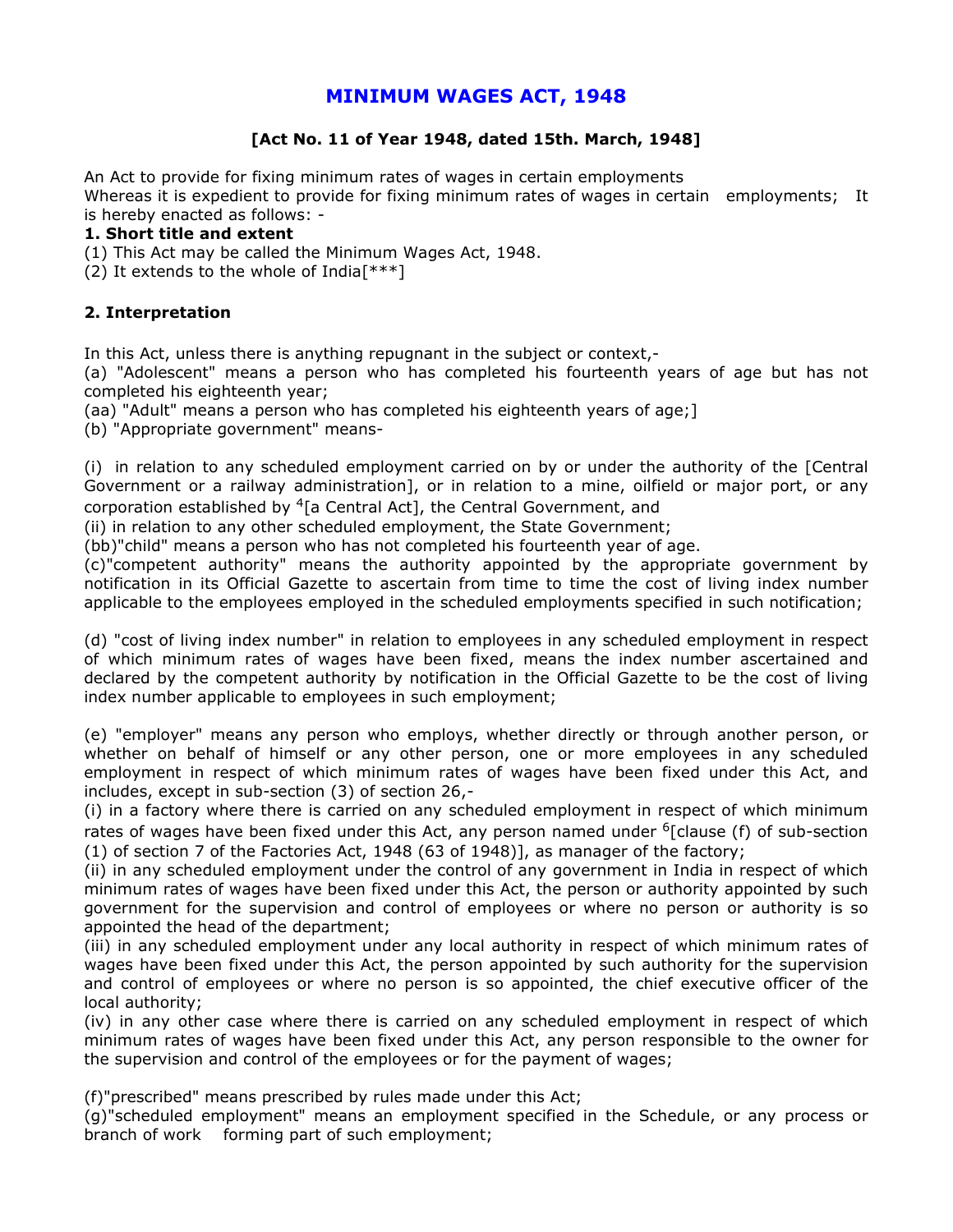(h)"wages" means all remuneration, capable of being expressed in terms of money, which would, if the terms of the contract of employment, express or implied, were fulfilled, be payable to a person employed in respect of his employment or of work done in such employment  $\frac{7}{1}$  and includes house rent allowance], but does not include-

(i) the value of-

(a) any house, accommodation, supply of light, water, medical attendance, or

(b) any other amenity or any service excluded by general or special order of the appropriate government;

(ii) any contribution paid by the employer to any pension fund or provident fund or under any scheme of social insurance;

(iii) any travelling allowance or the value of any travelling concession;

(iv) any sum paid to the person employed to defray special expenses entailed on him by the nature of his employment; or

(v) any gratuity payable on discharge;

(i) "employee" means any person who is employed for hire or reward to do any work, skilled or unskilled, manual or clerical, in a scheduled employment in respect of which minimum rates of wages have been fixed; and includes an out-worker to whom any articles or materials are given out by another person to be made up, cleaned, washed, altered, ornamented, finished, repaired, adapted or otherwise processed for sale for the purposes of the trade or business of that other person where the process is to be carried out either in the home of the out-worker or in some other premises not being premises under the control and management of that other person; and also includes an employee declared to be an employee by the appropriate government; but does not include any member of the Armed Forces of the, <sup>8</sup>[Union].

### **3. Fixing of minimum rates of wages**

(1) The appropriate government shall, in the manner hereinafter provided,-

(a) fix the minimum rates of wages payable to employees employed in an employment specified in Part I or Part II of the Schedule and in an employment added to either Part by notification under section 27:

PROVIDED that the appropriate Government may, in respect of employees employed in an employment specified in Part II of the Schedule, instead of fixing minimum rates of wages under this clause for the whole State, fix such rates for a part of the State or for any specified class or classes of such employment in the whole State or part thereof;]

(b) review at such intervals as it may think fit, such intervals not exceeding five years, the minimum rates of wages so fixed and revise the minimum rates, if necessary:

PROVIDED that where for any reason the appropriate government has not reviewed the minimum rates of wages fixed by it in respect of any scheduled employment within any interval of five years, nothing contained in this clause shall be deemed to prevent it from reviewing the minimum rates after the expiry of the said period of five years and revising them, if necessary, and until they are so revised the minimum rates in force immediately before the expiry of the said period of five years shall continue in force.]

(1A) Notwithstanding anything contained in sub-section (1), the appropriate government may refrain from fixing minimum rates of wages in respect of any scheduled employment in which there are in the whole State less than one thousand employees engaged in such employment, but if at any time,  $11[x**]$  the appropriate government comes to a finding after such inquiry as it may make or cause to be made in this behalf that the number of employees in any scheduled employment in respect of which it has refrained from fixing minimum rates of wages has risen to one thousand or more, it shall fix minimum rates of wages payable to employees in such employment  $12$  [as soon as may be after such finding.]

(2) The appropriate government may fix-

(a) a minimum rate of wages for time work (hereinafter referred to as "a minimum time rate");

(b) a minimum rate of wages for piece work (hereinafter referred to as "a minimum piece rate");

(c) a minimum rate of remuneration to apply in the case of employees employed on piece work for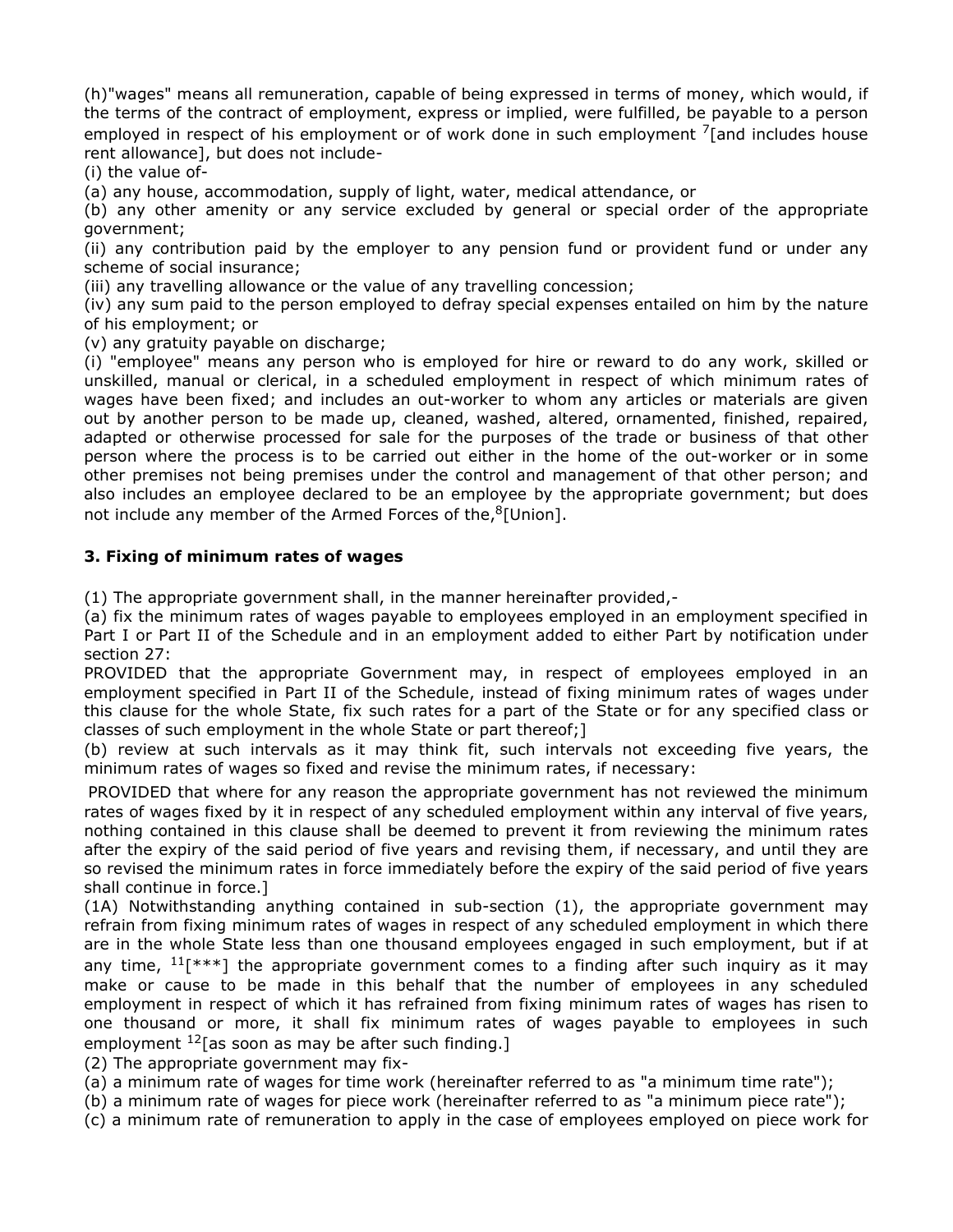the purpose of securing to such employees a minimum rate of wages on a time work basis (hereinafter referred to as "a guaranteed time rate");

(d) a minimum rate (whether a time rate or a piece rate) to apply in substitution for the minimum rate which would otherwise be applicable, in respect of overtime work done by employees (hereinafter referred to as "overtime rate").

 $13$ [(2A) Where in respect of an industrial dispute relating to the rates of wages payable to any of the employees employed in a scheduled employment, any proceeding is pending before a Tribunal or National Tribunal under the Industrial Disputes Act, 1947 (14 of 1947) or before any like authority under any other law for the time being in force, or an award made by any Tribunal, National Tribunal or such authority is in operation, and a notification fixing or revising the minimum rates of wages in respect of the scheduled employment is issued during the pendency of such proceeding or the operation of the award, then, notwithstanding anything contained in this Act, the minimum rates of wages so fixed or so revised shall not apply to those employees during the period in which the proceeding is pending and the award made therein is in operation or, as the case may be, where the notification is issued during the period of operation of an award, during that period; and where such proceeding or award relates to the rates of wages payable to all the employees in the scheduled employment, no minimum rates of wages shall be fixed or revised in respect of that employment during the said period.]

(3) In fixing or revising minimum rates of wages under this section,-

(a) different minimum rates of wages may be fixed for-

(i) different scheduled employments;

(ii) different classes of work in the same scheduled employment;

(iii) adults, adolescents, children and apprentices;

(iv) different localities;

[(b) minimum rates of wages may be fixed by any one or more of the following wage periods, namely:

(i) by the hour,

(ii) by the day,

(iii) by the month, or

(iv) by such other larger wage-period as may be prescribed;

and where such rates are fixed by the day or by the month, the manner of calculating wages for a month or for a day, as the case may be, may be indicated:]

PROVIDED that where any wage-periods have been fixed under section 4 of the Payment of Wages Act, 1936 (4 of 1936), minimum wages shall be fixed in accordance therewith.

#### **4. Minimum rate of wages**

(1) Any minimum rate of wages fixed or revised by the appropriate government in respect of scheduled employments under section 3 may consist of-

(i) a basic rate of wages and a special allowance at a rate to be adjusted, at such intervals and in such manner as the appropriate government may direct, to accord as nearly as practicable with the variation in the cost of living index number applicable to such workers (hereinafter referred to as the "cost of living allowance"); or

(ii) a basic rate of wages with or without the cost of living allowance, and the cash value of the concessions in respect of supplies of essential commodities at concessional rates, where so authorised; or

(iii) an all-inclusive rate allowing for the basic rate, the cost of living allowance and the cash value of the concessions, if any.

(2) The cost of living allowance and the cash value of the concessions in respect of supplies of essential commodities at concessional rate shall be computed by the competent authority at such intervals and in accordance with such directions as may be specified or given by the appropriate government.

#### **5. Procedure for fixing and revising minimum wages**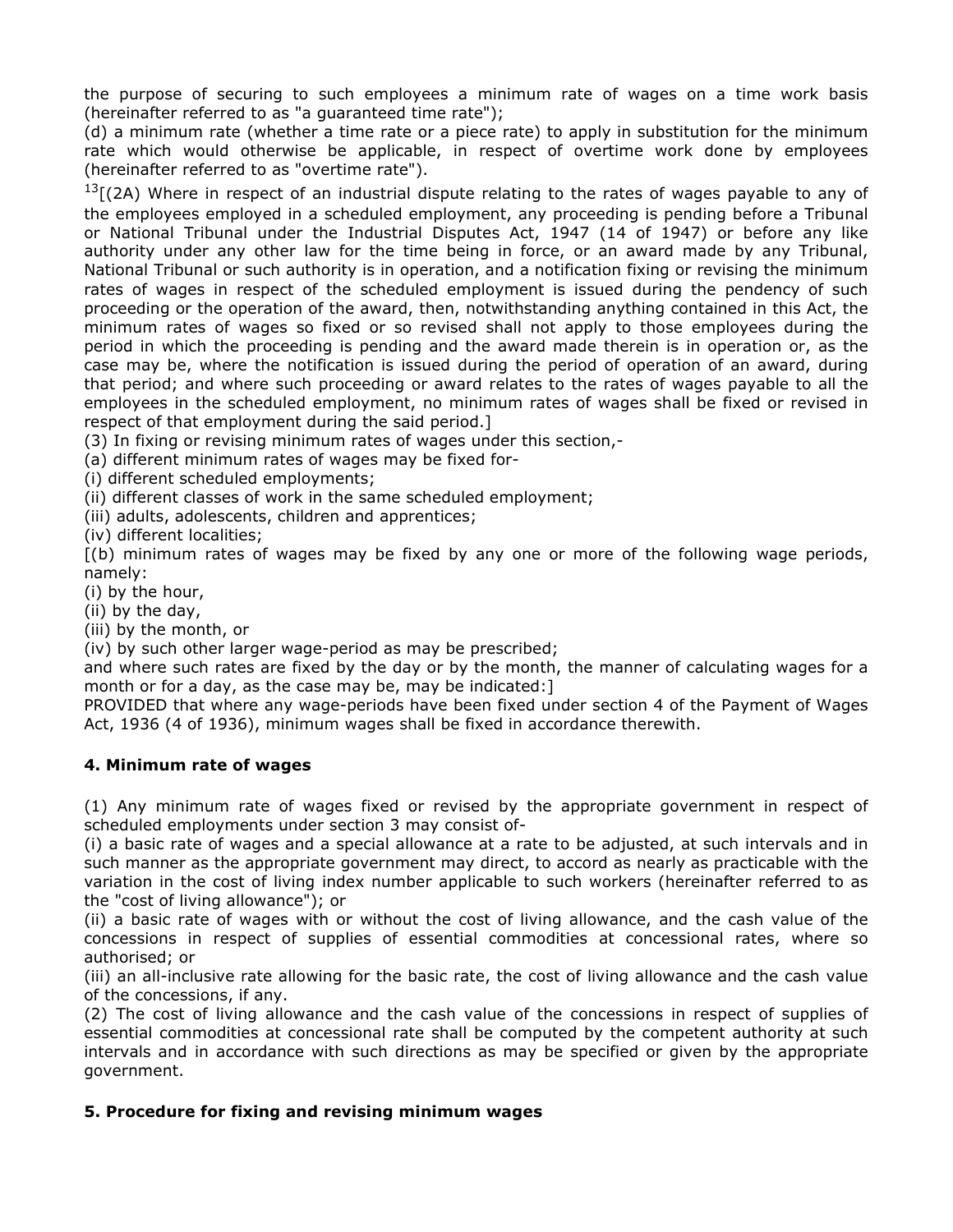(1) In fixing minimum rates of wages in respect of any scheduled employment for the first time under this Act or in revising minimum rates of wages so fixed, the appropriate government shall either-

(a) appoint as many committees and sub-committees as it considers necessary to hold enquiries and advise it in respect of such fixation or revision, as the case may be, or

(b) by notification in the Official Gazette, publish its proposals for the information of persons likely to be affected thereby and specify a date, not less than two months from the date of the notification, on which the proposals will be taken into consideration.

(2) After considering the advice of the committee or committees appointed under clause (a) of subsection (1), or as the case may be, all representations received by it before the date specified in the notification under clause (b) of that sub-section, the appropriate government shall, by notification in the Official Gazette fix, or, as the case may be, revise the minimum rates of wages in respect of each scheduled employment, and unless such notification otherwise provides, it shall come into force on the expiry of three months from the date of its issue:

PROVIDED that where the appropriate government proposes to revise the minimum rates of wages by the mode specified in clause (b) of sub-section (1), the appropriate government shall consult the Advisory Board also.]

# **6. Advisory committees and sub-committees**

*[Repealed by the Minimum Wages (Amendment) Act, 1957 (30 of 1957)]*

### **7. Advisory Board**

For the purpose of co-ordinating work of  $15$ [committees and sub-committees appointed under section 5] and advising the appropriate government generally in the matter of fixing and revising minimum rates of wages, the appropriate government shall appoint an Advisory Board.

#### **8. Central Advisory Board**

(1) For the purpose of advising the Central and State Governments in the matters of the fixation and revision of minimum rates of wages and other matters under this Act and for co-ordinating the work of the Advisory Boards, the Central Government shall appoint a Central Advisory Board. (2) The Central Advisory Board shall consist of persons to be nominated by the Central Government representing employers and employees in the scheduled employments, who shall be equal in number, and independent persons not exceeding one-third of its total number of members; one of such independent persons shall be appointed the Chairman of the Board by the Central Government.

#### 9. Composition of committees, etc.

Each of the committees, sub-committees  $16$ [\*\*\*] and the Advisory Board shall consist of persons to be nominated by the appropriate government representing employers and employees in the scheduled employments, who shall be equal in number, and independent persons not exceeding one-third of its total number of members; one of such independent persons shall be appointed the Chairman by the appropriate government.

#### **10.Correction of errors**

(1) The appropriate government may, at any time, by notification in the Official Gazette, correct clerical or arithmetical mistakes in any order fixing or revising minimum rates of wages under this Act, or errors arising therein from any accidental slip or omission.

(2) Every such notification shall, as soon as may be after it is issued, be placed before the Advisory Board for information,]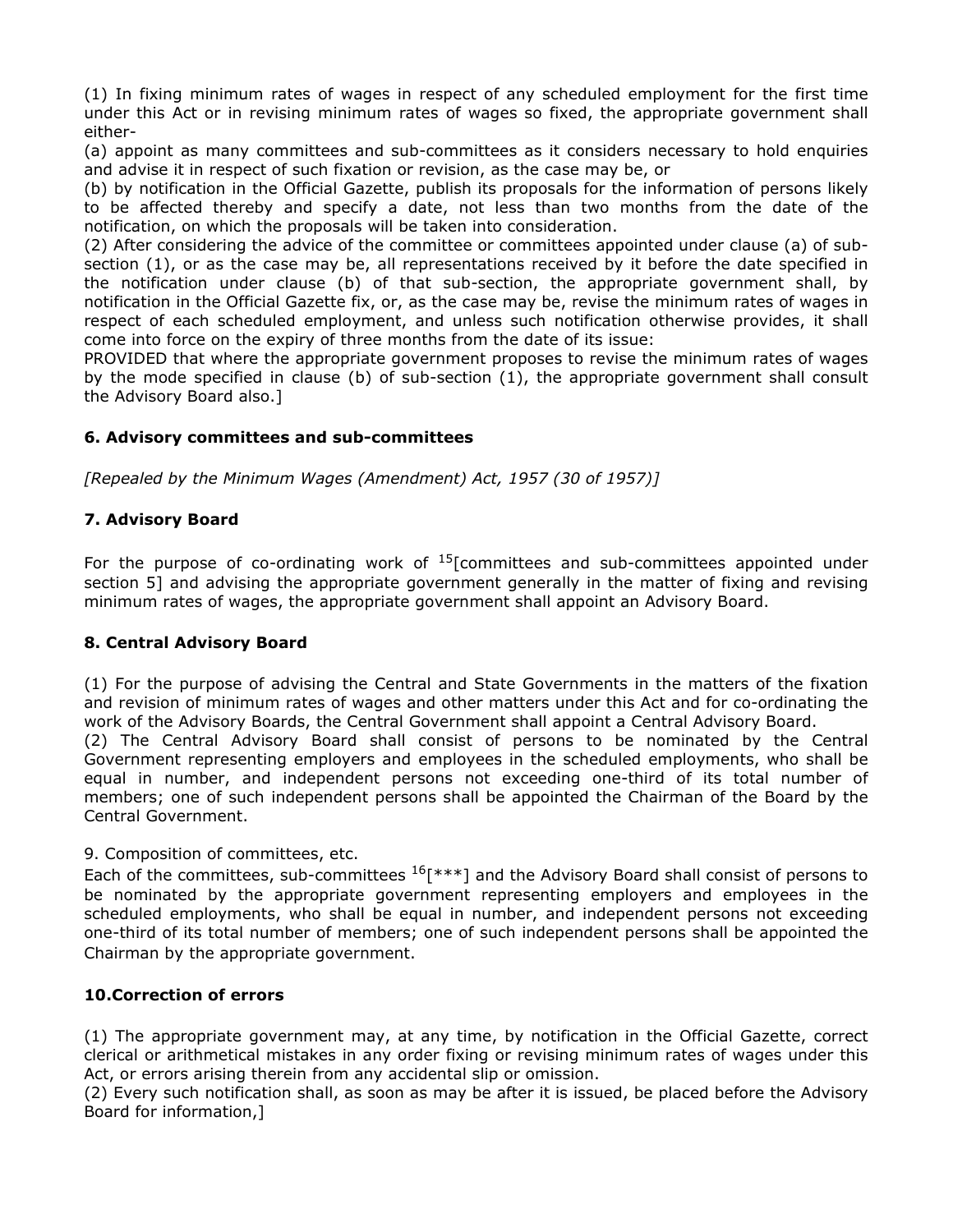# **11. Wages in kind**

(1) Minimum wages payable under this Act shall be paid in cash.

(2) Where it has been the custom to pay wages wholly or partly in kind, the appropriate government being of the opinion that it is necessary in the circumstances of the case may, by notification in the Official Gazette, authorise the payment of minimum wages either wholly or partly in kind.

(3) If appropriate government is of the opinion that provision should be made for the supply of essential commodities at concessional rates, the appropriate government may, by notification in the Official Gazette, authorise the provision of such supplies at concessional rates.

(4) The cash value of wages in kind and of concessions in respect of supplies of essential commodities at concessional rates authorised under sub-sections (2) and (3) shall be estimated in the prescribed manner.

### **12. Payment of minimum rates of wages**

(1) Where in respect of any scheduled employment a notification under section 5  $^{17}$ [\*\*\*] is in force, the employer shall pay to every employee engaged in a scheduled employment under him wages at a rate not less than the minimum rate of wages fixed by such notification for that class of employees in that employment without any deductions except as may be authorised within such time and subject to such conditions as may be prescribed.

(2) Nothing contained in this section shall affect the provisions of the Payment of Wages Act, 1936 (4 of 1936).

# **13. Fixing hours for a normal working day, etc.**

 $^{18}$ [(1) In regard to any scheduled employment minimum rates of wages in respect of which have been fixed under this Act, the appropriate government may-

(a) fix the number of hours of work which shall constitute a normal working day, inclusive of one or more specified intervals;

(b) provide for a day of rest in every period of seven days which shall be allowed to all employees or to any specified class of employees and for the payment of remuneration in respect of such days of rest;

(c) provide for payment for work on a day of rest at a rate not less than the overtime rate.]

 $19$ [(2) The provisions of sub-section (1) shall, in relation to the following classes of employees, apply only to such extent and subject to such conditions as may be prescribed:-

(a) employees engaged on urgent work, or in any emergency which could not have been foreseen or prevented;

(b) employees engaged in work in the nature of preparatory or complementary work which must necessarily be carried on outside the limits laid down for the general working in the employment concerned;

(c) employees whose employment is essentially intermittent;

(d) employees engaged in any work which for technical reasons has to be completed before the duty is over;

(e) employees engaged in a work which could not be carried on except at times dependent on the irregular action of natural forces.

(3) For the purposes of clause (c) of sub-section (2), employment of an employee is essentially intermittent when it is declared to be so by the appropriate government on the ground that the daily hours of duty of the employee, or if there be no daily hours of duty as such for the employee, the hours of duty, normally include periods of inaction during which the employee may be on duty but is not called upon to display either physical activity or sustained attention.]

# **14. Overtime**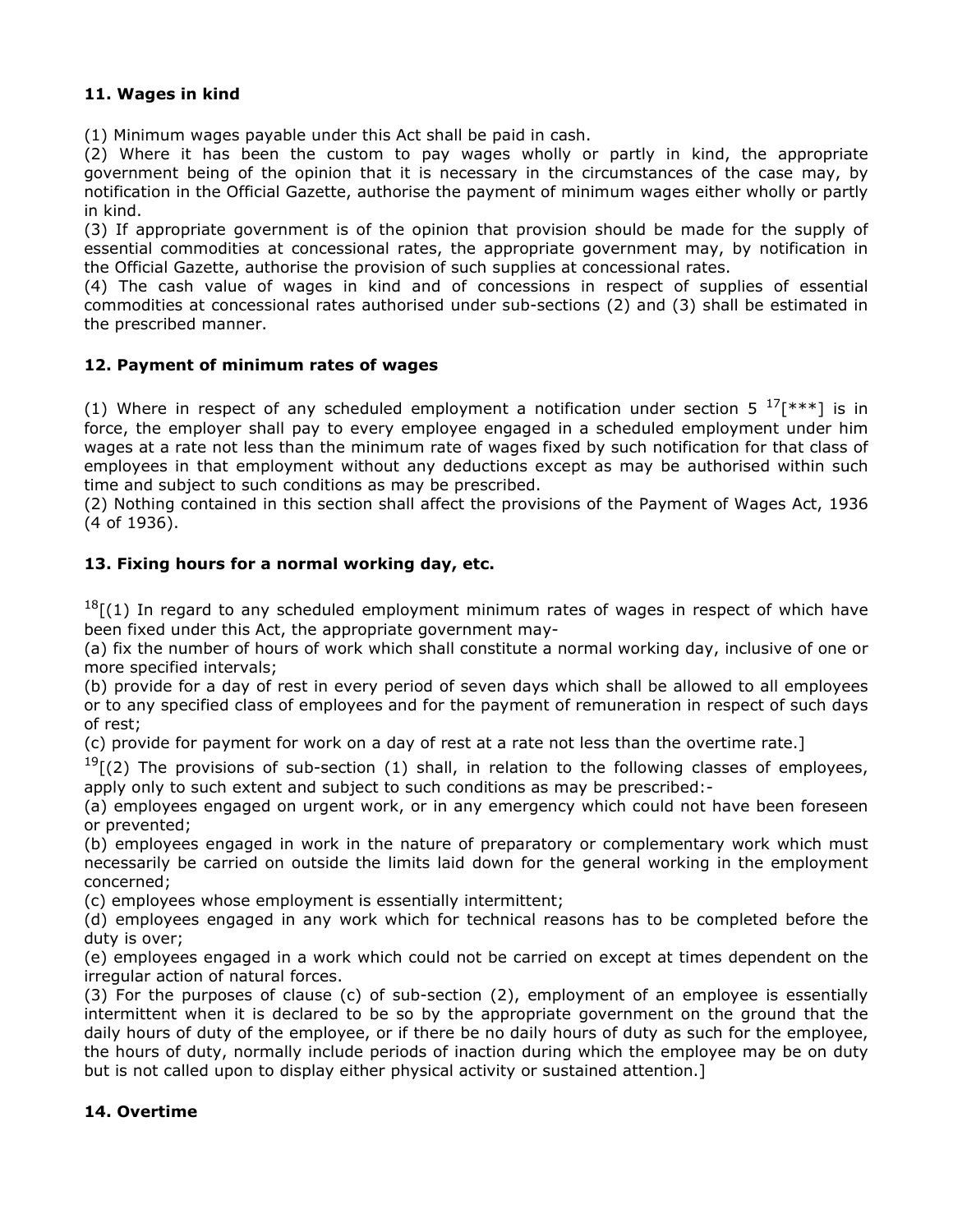(1) Where an employee, whose minimum rate of wages is fixed under this Act by the hour, by the day or by such a longer wage-period as may be prescribed, works on any day in excess of the number of hours constituting a normal working day, the employer shall pay him for every hour or for part of an hour so worked in excess at the overtime rate fixed under this Act or under any law of the appropriate government for the time being in force, whichever is higher.

(2) Nothing in this Act shall prejudice the operation of the provisions of  $^{20}$ [section 59 of the Factories Act, 1948 (63 of 1948)] in any case where those provisions are applicable.

### **15. Wages of worker who works for less than normal working day**

If an employee whose minimum rate of wages has been fixed under this Act by the day works on any day on which he was employed for a period less than the requisite number of hours constituting a normal working day, he shall, save as otherwise hereinafter provided, be entitled to receive wages in respect of work done by him on that day as if he had worked for a full normal working day:

PROVIDED, however, that he shall not be entitled to receive wages for a full normal working day- (i) in any case where his failure to work is caused by his unwillingness to work and not by the

omission of the employer to provide him with work, and

(ii) in such other cases and circumstances as may be prescribed.

#### **16. Wages for two or more classes of work**

Where an employee does two or more classes of work to each of which a different minimum rate of wages is applicable, the employer shall pay to such employee in respect of the time respectively occupied in each such class of work, wages at not less than the minimum rate in force in respect of each such class.

#### **17. Minimum time rate Wages for piece work**

Where an employee is employed on piece work for which minimum time rate and not a minimum piece rate has been fixed under this Act, the employer shall pay to such employee wages at not less than the minimum time rate.

#### **18. Maintenance of registers and records**

(1) Every employer shall maintain such registers and records giving such particulars of employees employed by him, the work performed by them, the wages paid to them, the receipts given by them and such other particulars and in such form as may be prescribed.

(2) Every employer shall keep exhibited, in such manner as may be prescribed, in the factory, workshop or place where the employees in the scheduled employment may be employed, or in the case of out-workers, in such factory, workshop or place as may be used for giving out work to them, notices in the prescribed form containing prescribed particulars.

(3) The appropriate government may, by rules made under this Act, provide for the issue of wage books or wage slips to employees employed in any scheduled employment in respect of which minimum rates of wages have been fixed and prescribed in the manner in which entries shall be made and authenticated in such wage books or wage slips by the employer or his agent.

#### **19. Inspectors**

(1) The appropriate government may, by notification in the Official Gazette, appoint such persons as it thinks fit to be Inspectors for the purposes of this Act and define the local limits within which they shall exercise their functions.

(2) Subject to any rules made in this behalf, an Inspector may, within the local limits for which he is appointed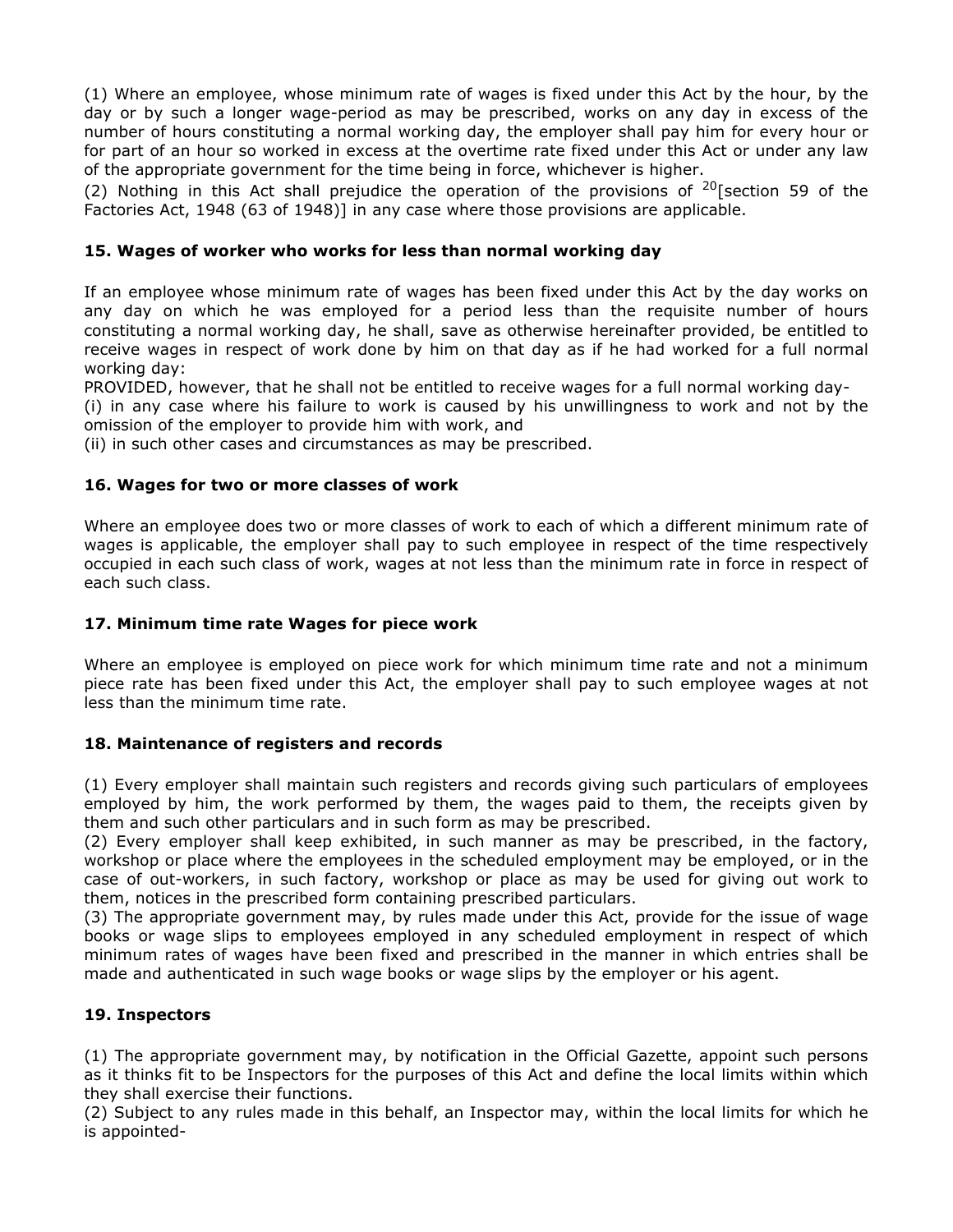(a) enter, at all reasonable hours, with such assistants (if any), being persons in the service of the government or any local or other public authority, as he thinks fit, any premises or place where employees are employed or work is given out to out-workers in any scheduled employment in respect of which minimum rates of wages have been fixed under this Act for the purpose of examining any register, record of wages or notices required to be kept or exhibited by or under this Act or rules made thereunder, and require the production thereof for inspection;

(b) examine any person whom he finds in any such premises or place and who, he has reasonable cause to believe, is an employee employed therein or an employee to whom work is given out therein;

(c) require any person giving out-work and any out-workers, to give any information, which is in his power to give, with respect to the names and addresses of the persons to, for and from whom the work is given out or received, and with respect to the payments to be made for the work;

 $<sup>14</sup>$ [(d) seize or take copies of such register, record or wages or notices or portions thereof as he</sup> may consider relevant in respect of an offence under this Act which he has reason to believe has been committed by an employer]; and

(e) exercise such other powers as may be prescribed.

(3) Every Inspector shall be deemed to be a public servant within the meaning of the Indian Penal Code (45 of 1860).

 $\frac{7}{4}$  (4) Any person required to produce any document or thing or to give any information by an Inspector under sub-section (2) shall be deemed to be legally bound to do so within the meaning of section 175 and section 176 of the Indian Penal Code (45 of 1860).]

### **20. Claim**

(1) The appropriate government may, by notification in the Official Gazette, appoint  $^{21}$ [any Commissioner for Workmen's Compensation or any officer of the Central Government exercising functions as a Labour Commissioner for any region, or any officer of the State Government not below the rank of Labour Commissioner or any] other officer with experience as a judge of a civil court or as a Stipendiary Magistrate to be the authority to hear and decide for any specified area all claims arising out of payment of less than the minimum rates of wages  $7$ [or in respect of the payment of remuneration for days of rest or for work done on such days under clause (b) or clause (c) of sub-section (1) of section 13 or of wages at the overtime rate under section 14], to employees employed or paid in that area.

(2)  $14$ [Where an employee has any claim of the nature referred to in sub-section (1)], the employee himself, or any legal practitioner or any official of a registered trade union authorised in writing to act on his behalf, or any Inspector, or any person acting with the permission of the authority appointed under sub-section (1) may apply to such authority for a direction under subsection (3):

PROVIDED that every such application shall be presented within six months from the date on which the minimum wages  $7$ [or other amount] became payable:

PROVIDED FURTHER that any application may be admitted after the said period of six months when the applicant satisfies the authority that he had sufficient cause for not making the application within such period.

 $14$ [(3) When any application under sub-section (2) is entertained, the authority shall hear the applicant and the employer, or give them an opportunity of being heard, and after such further inquiry, if any, as it may consider necessary, may, without prejudice to any other penalty to which the employer may be liable under this Act, direct-

(i) in the case of a claim arising out of payment of less than the minimum rates of wages, the payment to the employee of the amount by which the minimum wages payable to him exceed the amount actually paid, together with the payment of such compensation as the authority may think fit, not exceeding ten times the amount of such excess;

(ii) in any other case, the payment of the amount due to the employee, together with the payment of such compensation as the authority may think fit, not exceeding ten rupees;

and the authority may direct payment of such compensation in cases where the excess or the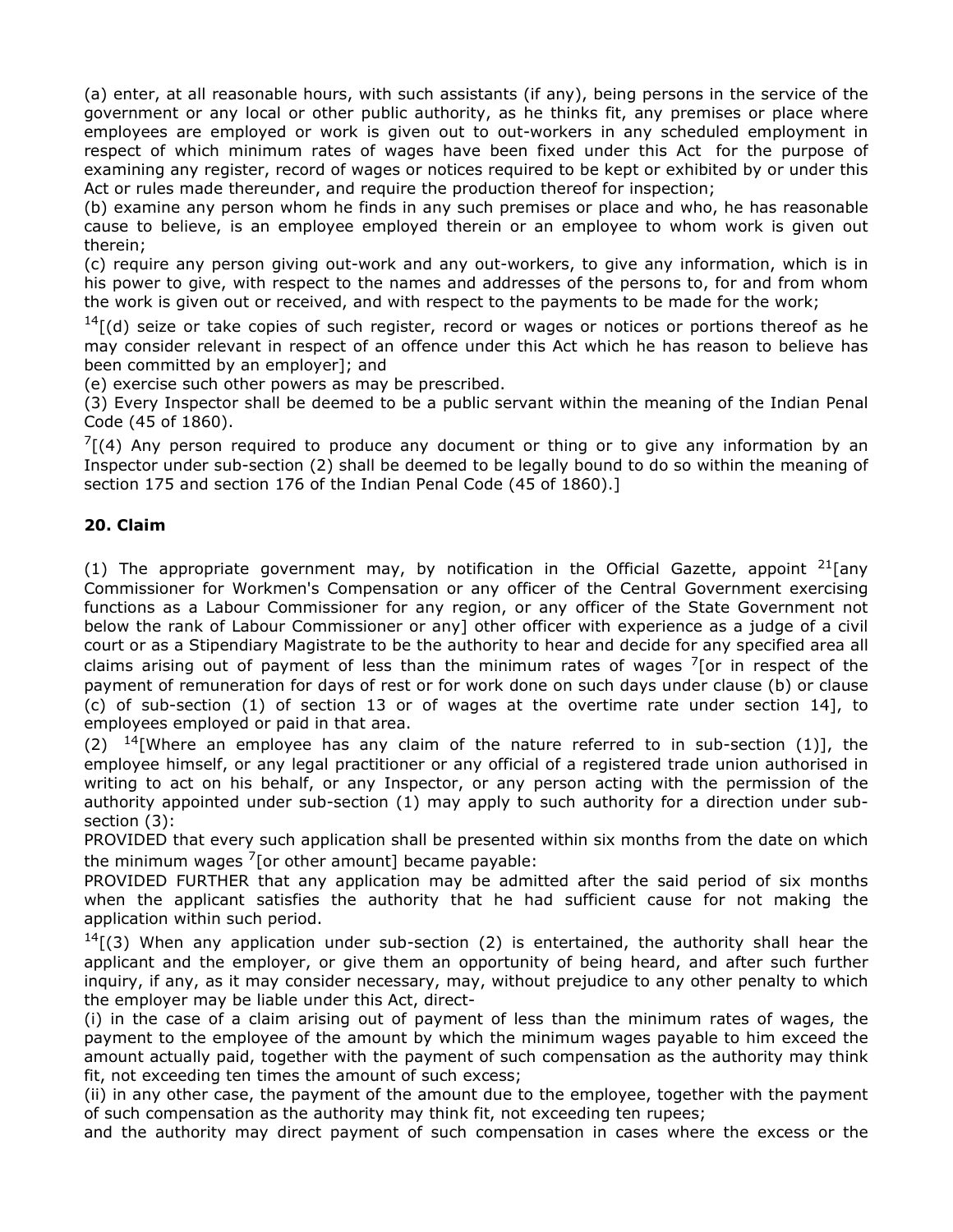amount due is paid by the employer to the employee before the disposal of the application.]

(4) If the authority hearing any application under this section is satisfied that it was either malicious or vexatious, it may direct that a penalty not exceeding fifty rupees be paid to the employer by the person presenting the application.

(5) Any amount directed to be paid under this section may be recovered-

(a) if the authority is a Magistrate, by the authority as if it were a fine imposed by the authority as a Magistrate, or

(b) if the authority is not a Magistrate, by any Magistrate to whom the authority makes application in this behalf, as if it were a fine imposed by such Magistrate.

(6) Every direction of the authority under this section shall be final.

(7) Every authority appointed under sub-section (1) shall have all the powers of a civil court under the Code of Civil Procedure, 1908 (5 of 1908), for the purpose of taking evidence and of enforcing the attendance of witnesses and compelling the production of documents, and every such authority shall be deemed to be a civil court for all the purposes of section 195 and Chapter XXXV of the Code of Criminal Procedure, 1898 (5 of 1898).

### **21. Single application in respect of a number of employees**

(1) <sup>22</sup>[Subject to such rules as may be prescribed, a single application] may be presented under section 20 on behalf or in respect of any number of employees employed in the scheduled employment in respect of which minimum rates of wages have been fixed and in such cases the maximum compensation which may be awarded under sub-section (3) of section 20 shall not exceed ten times the aggregate amount of such excess  $^7$ [or ten rupees per head, as the case may be].

(2)The authority may deal with any number of separate pending applications presented, under section 20 in respect of employees in the scheduled employments in respect of which minimum rates of wages have been fixed, as a single application presented under sub-section (1) of this section and the provisions of that sub-section shall apply accordingly.

#### **22. Penalties for certain offences**

Any employer who

(a) pays to any employee less than the minimum rates of wages fixed for that employee's class of work, or less than the amount due to him under the provisions of this Act, or

(b) contravenes any rule or order made under section 13;

shall be punishable with imprisonment for a term which may extend to six months, or with fine which may extend to five hundred rupees, or with both:

PROVIDED that in imposing any fine for an offence under this section, the court shall take into consideration the amount of any compensation already awarded against the accused in any proceedings taken under section 20.

#### **22A. General provision for punishment of other offences**

Any employer who contravenes any provision of this Act or of any rule or order made thereunder shall, if no other penalty is provided for such contravention by this Act be punishable with fine which may extend to five hundred rupees.

#### **22B. Cognizance of offences**

(1) No court shall take cognizance of a complaint against any person for an offence-

(a) under clause (a) of section 22 unless an application in respect of the facts constituting such offence has been presented under section 20 and has been granted wholly or in part, and the appropriate government or an officer authorised by it in this behalf has sanctioned the making of the complaint;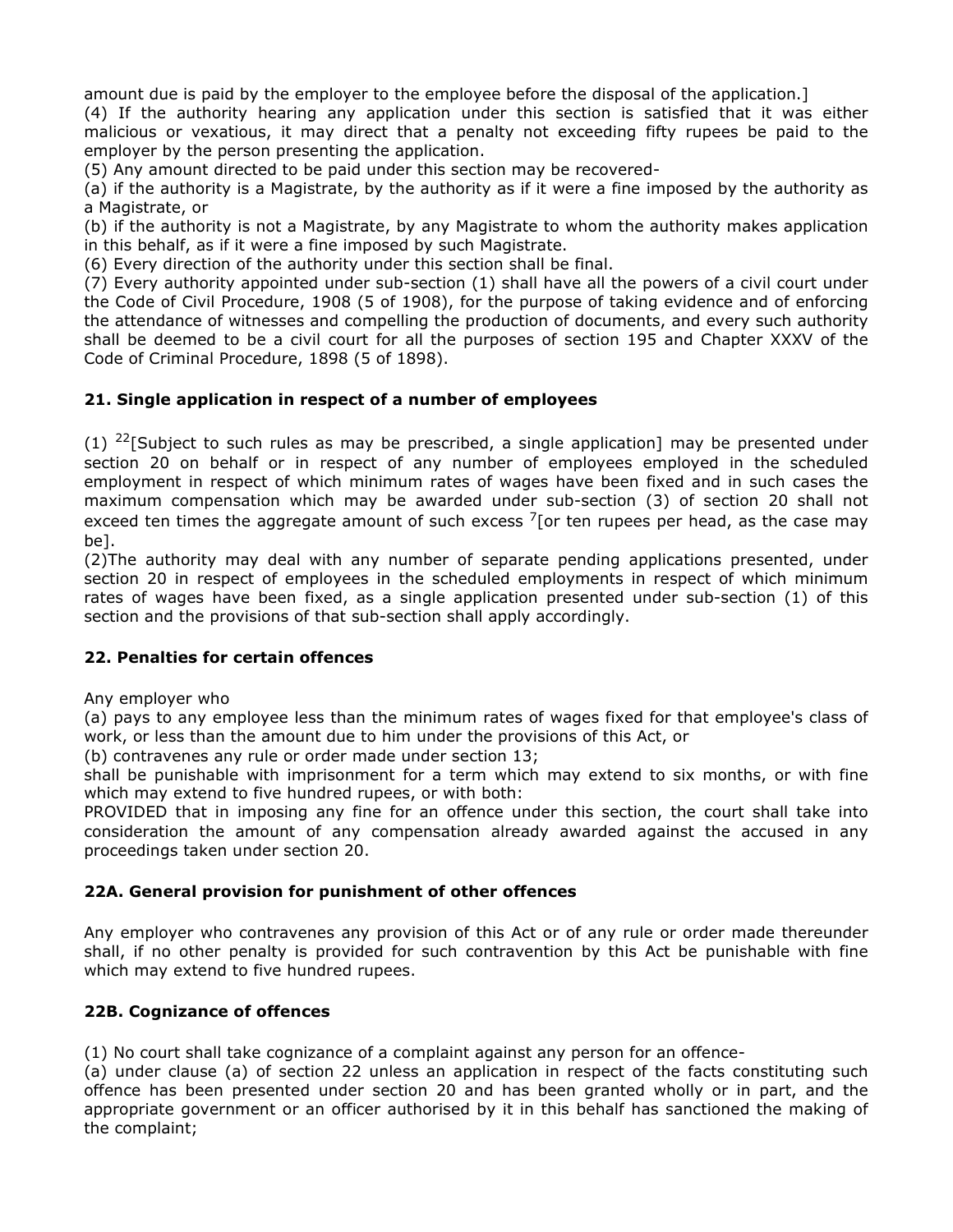(b) under clause (b) of section 22 or under section 22A, except on a complaint made by, or with the section of, an Inspector.

(2) No court shall take cognizance of an offence-

(a) under clause (a) or clause (b) of section 22, unless complaint thereof is made within one month of the grant of sanction under this section;

(b) under section 22A, unless complaint thereof is made within six months of the date on which the offence is alleged to have been committed.

### **22C. Offences by companies**

(1) If the person committing any offence under this Act is a company, every person who at the time the offence was committed, was in charge of, and was responsible to, the company for the conduct of the business of the company as well as the company shall be deemed to be guilty of the offence and shall be liable to be proceeded against and punished accordingly:

PROVIDED that nothing contained in this sub-section shall render any such person liable to any punishment provided in this Act if he proves that the offence was committed without his knowledge or that he exercised all due diligence to prevent the commission of such offence.

(2) Notwithstanding anything contained in sub-section (1), where any offence under this Act has been committed by a company and it is proved that the offence has been committed with the consent or connivance of, or is attributable to any neglect on the part of, any director, manager, secretary, or other officer of the company, such director, manager, secretary or other officer of the company shall also be deemed to be guilty of that offence and shall be liable to be proceeded against and punished accordingly.

*Explanation* : For the purposes of this section-

(a) "company" means any body corporate and includes a firm or other association of individuals, and

(b) "director" in relation to a firm means a partner in the firm.

#### **22D. Payment of undisbursed amounts due to employees**

All amounts payable by an employer to an employee as the amount of minimum wages of the employee under this Act or otherwise due to the employee under this Act or any rule or order made thereunder shall, if such amounts could not or cannot be paid to the employee on account of his death before payment or on account of his whereabouts not being known, be deposited with the prescribed authority who shall deal with the money so deposited in such manner as may be prescribed.

#### **22E. Protection against attachment of assets of employer with government**

Any amount deposited with the appropriate government by an employer to secure the due performance of a contract with that government and any other amount due to such employer from that government in respect of such contract shall not be liable to attachment under any decree or order of any court in respect of any debt or liability incurred by the employer other than any debt or liability incurred by the employer towards any employee employed in connection with the contract aforesaid.

#### **22F. Application of Payment of Wages Act, 1936 to scheduled employments**

(1) Notwithstanding anything contained in the Payment of Wages Act, 1936 (4 of 1936), the appropriate government may, by notification in the Official Gazette, direct that, subject to the provisions of sub-section (2), all or any of the provisions of the said Act shall, with such modifications, if any, as may be specified in the notification, apply to wages payable to employees in such scheduled employments as may be specified in the notification.

(2) Where all or any of the provisions of the said Act are applied to wages payable to employees in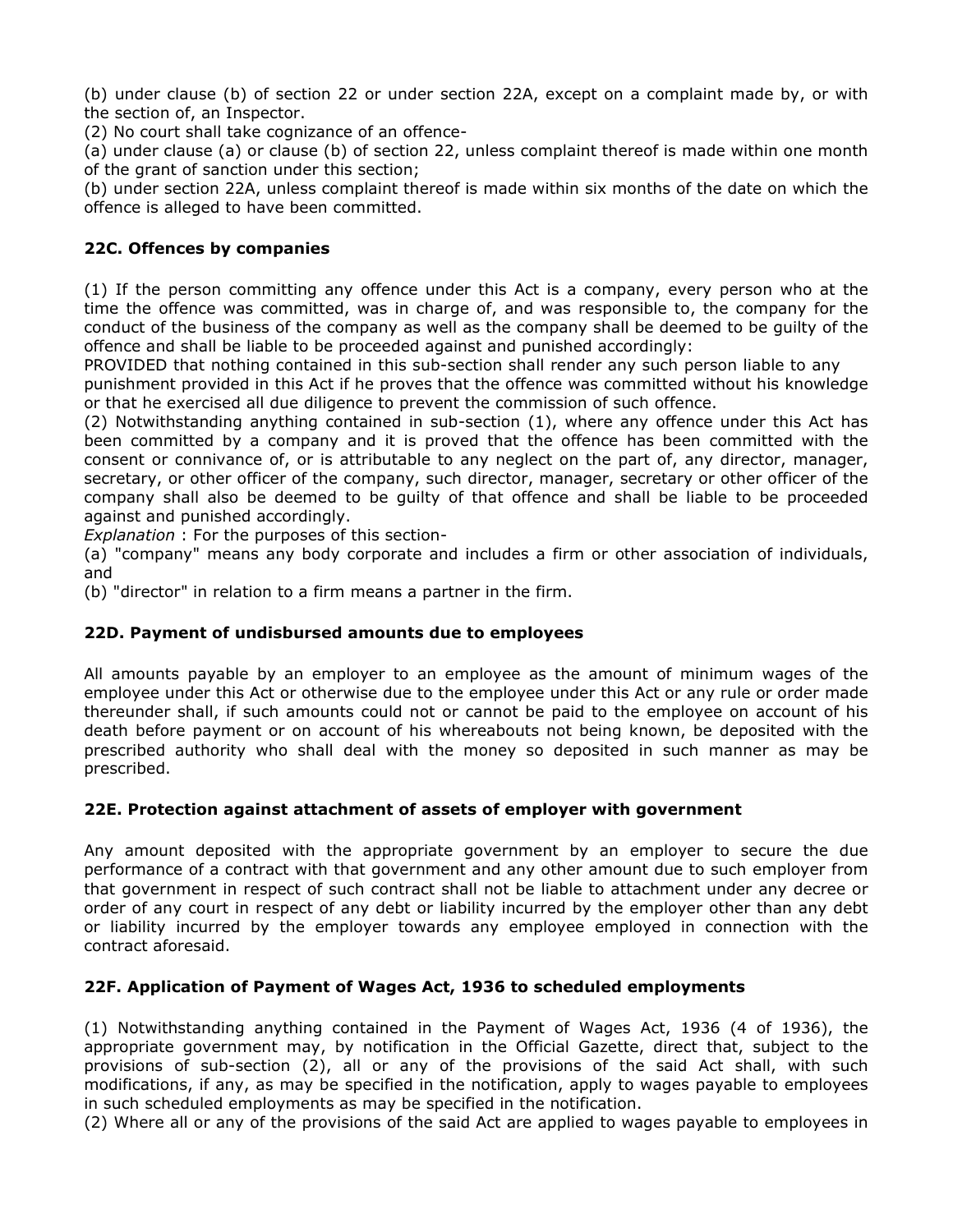any scheduled employment under sub-section (1), the Inspector appointed under this Act shall be deemed to be the Inspector for the purpose of enforcement of the provisions so applied within the local limits of his jurisdiction.]

# **23. Exemption of employer from liability in certain cases**

Where an employer is charged with an offence against this Act, he shall be entitled, upon complaint duly made by him, to have any other person whom he charges as the actual offender, brought before the court at the time appointed for hearing the charge; and if, after the commission of the offence has been proved the employer proves to the satisfaction of the court-

(a) that he has used due diligence to enforce the execution of this Act, and

(b) that the said other person committed the offence in question without his knowledge, consent or connivance, that other person shall be convicted of the offence and shall be liable to the like punishment as if he were the employer and the employer shall be discharged:

PROVIDED that in seeking to prove, as aforesaid, the employer may be examined on oath, and the evidence of the employer or his witness, if any, shall be subject to cross-examination by or on behalf of the person whom the employer charges as the actual offender and by the prosecution.

# **24. Bar of suits**

No court shall entertain any suit for the recovery of wages in so far as the sum so claimed-

(a) forms the subject of an application under section 20 which has been presented by or on behalf of the plaintiff, or

(b) has formed the subject of a direction under that section in favour of the plaintiff, or

(c) has been adjudged in any proceeding under that section not to be due to the plaintiff, or

(d) could have been recovered by an application under that section.

# **25. Contracting out**

Any contract or agreement, whether made before or after the commencement of this Act, whereby an employee either relinquishes or reduces his right to a minimum rate of wages or any privilege or concession accruing to him under this Act shall be null and void in so far as it purports to reduce the minimum rate of wages fixed under this Act.

# **26. Exemptions and exceptions**

(1) The appropriate government may, subject to such conditions, if any as it may think fit to impose, direct that the provisions of this Act shall not apply in relation to the wages payable to disabled employees.

(2) The appropriate government, if for special reasons it think so fit, by notification in the Official Gazette, direct that  $7$ [subject to such conditions and] for such period as it may specify the provisions of this Act or any of them shall not apply to all or any class of employees employed in any scheduled employment or to any locality where there is carried on a scheduled employment.

 $23$ [(2A) The appropriate government may, if it is of opinion that having regard to the terms and conditions of service applicable to any class of employees in a scheduled employment generally or in a scheduled employment in a local area,  $7$ [or to any establishment or a part of any establishment in a scheduled employment], it is not necessary to fix minimum wages in respect of such employees of that class  $\frac{7}{1}$  or in respect of employees in such establishment or such part of any establishment] as are in receipt of wages exceeding such limit as may be prescribed in this behalf, direct, by notification in the Official Gazette,and subject to such conditions, if any as it may think fit to impose, that the provisions of this Act or any of them shall not apply in relation to such employees.]

(3) Nothing in this Act shall apply to the wages payable by an employer to a member of his family who is living with him and is dependent on him.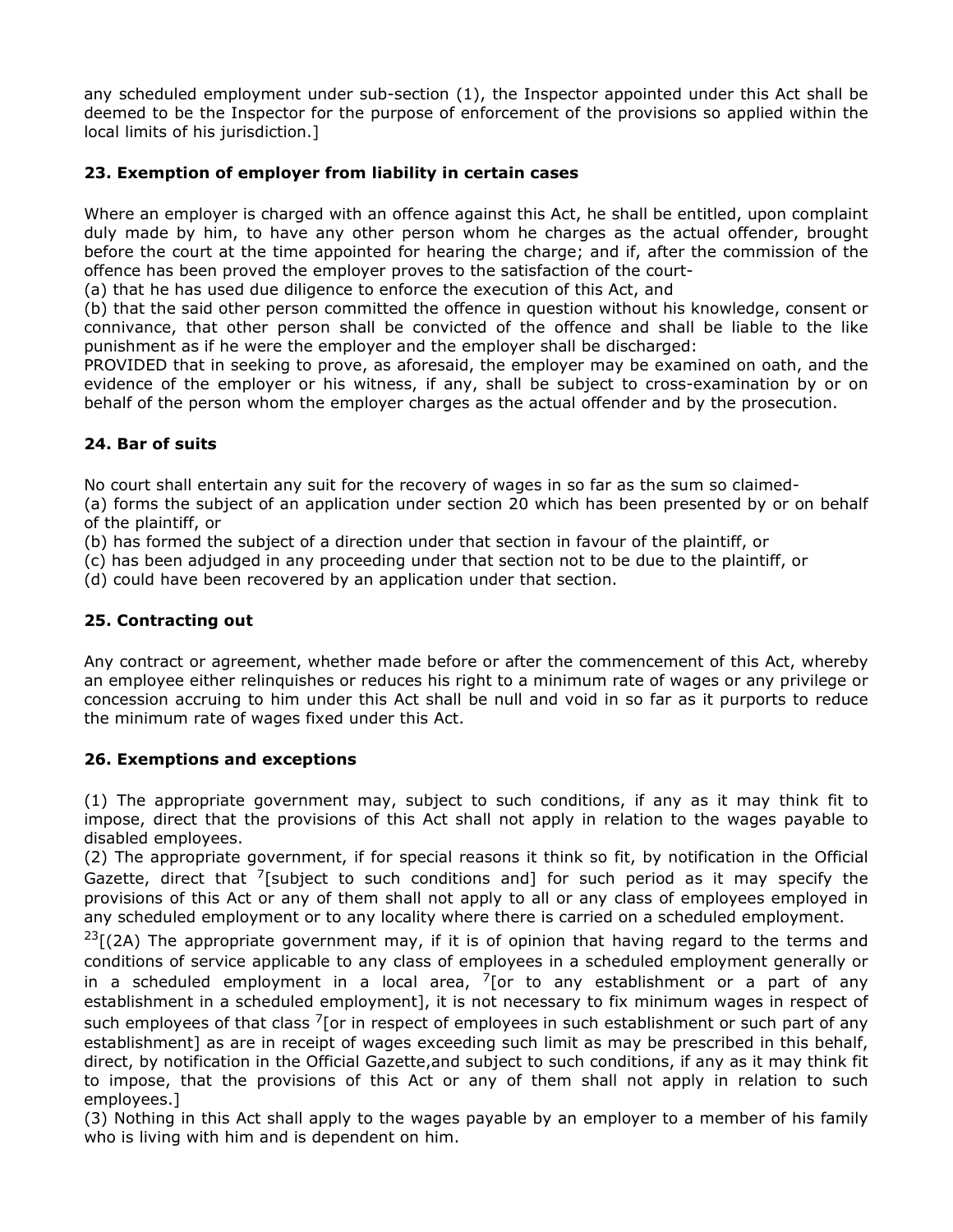*Explanation*: In this sub-section, a member of the employer's family shall be deemed to include his or her spouse or child or parent or brother or sister.

### **27. Power of State Government to add to Schedule**

The appropriate government, after giving by notification in the Official Gazette not less than three months' notice of its intention so to do, may, by like notification, add to either Part of the Schedule any employment in respect of which it is of opinion that minimum rates of wages should be fixed under this Act, and thereupon the Schedule shall in its application to the State be deemed to be amended accordingly.

#### **28. Power of Central Government to give directions**

The Central Government may give directions to a State Government as to the carrying into execution of this Act in the State.

#### **29. Power of Central Government to make rules**

The Central Government may, subject to the condition of previous publication, by notification in the Official Gazette, make rules prescribing the term of office of the members, the procedure to be followed in the conduct of business, the method of voting, the manner of filling up casual vacancies in membership and the quorum necessary for the transaction of business of the Central Advisory Board.

#### **30. Power of appropriate government to make rules**

(1) The appropriate government may, subject to the condition of previous publication, by notification in the Official Gazette, make rules for carrying out the purposes of this Act.

(2) Without prejudice to the generality of the foregoing power, such rules may-

(a) prescribe the term of office of the members, the procedure to be followed in the conduct of business, the method of voting, the manner of filling up casual vacancies in membership and the quorum necessary for the transaction of business of the committees, sub-committees,  $^{16}$ [\*\*\*] and the Advisory Board;

(b) prescribe the method of summoning witnesses, production of documents relevant to the subject-matter of the enquiry before the committees, sub-committees,  $^{16}$ [\*\*\*] and the Advisory Board;

(c) prescribe the mode of computation of the cash value of wages in kind and of concessions in respect of supplies of essential commodities at concession rates;

(d) prescribe the time and conditions of payment of, and the deductions permissible from, wages;

(e) provide for giving adequate publicity to the minimum rates of wages fixed under this Act;

(f) provide for a day of rest in every period of seven days and for the payment of remuneration in respect of such day;

(g) prescribe the number of hours of work which shall constitute a normal working day;

(h) prescribe the cases and circumstance in which an employee employed for a period of less than the requisite number of hours constituting a normal working day shall not be entitled to receive wages for a full normal working day;

(i) prescribe the form of registers and records to be maintained and the particulars to be entered in such registers and records ;

(j)provide for the issue of wage book and wage slips and prescribe the manner of making and authenticating entries in wage books and wage slips;

(k) prescribe the powers of Inspectors for purposes of this Act;

(l) regulate the scale of costs that may be allowed in proceedings under section 20; and

(m) prescribe the amount of court-fees payable in respect of proceedings under section 20; and (n) provide for any other matter which is to be or may be prescribed.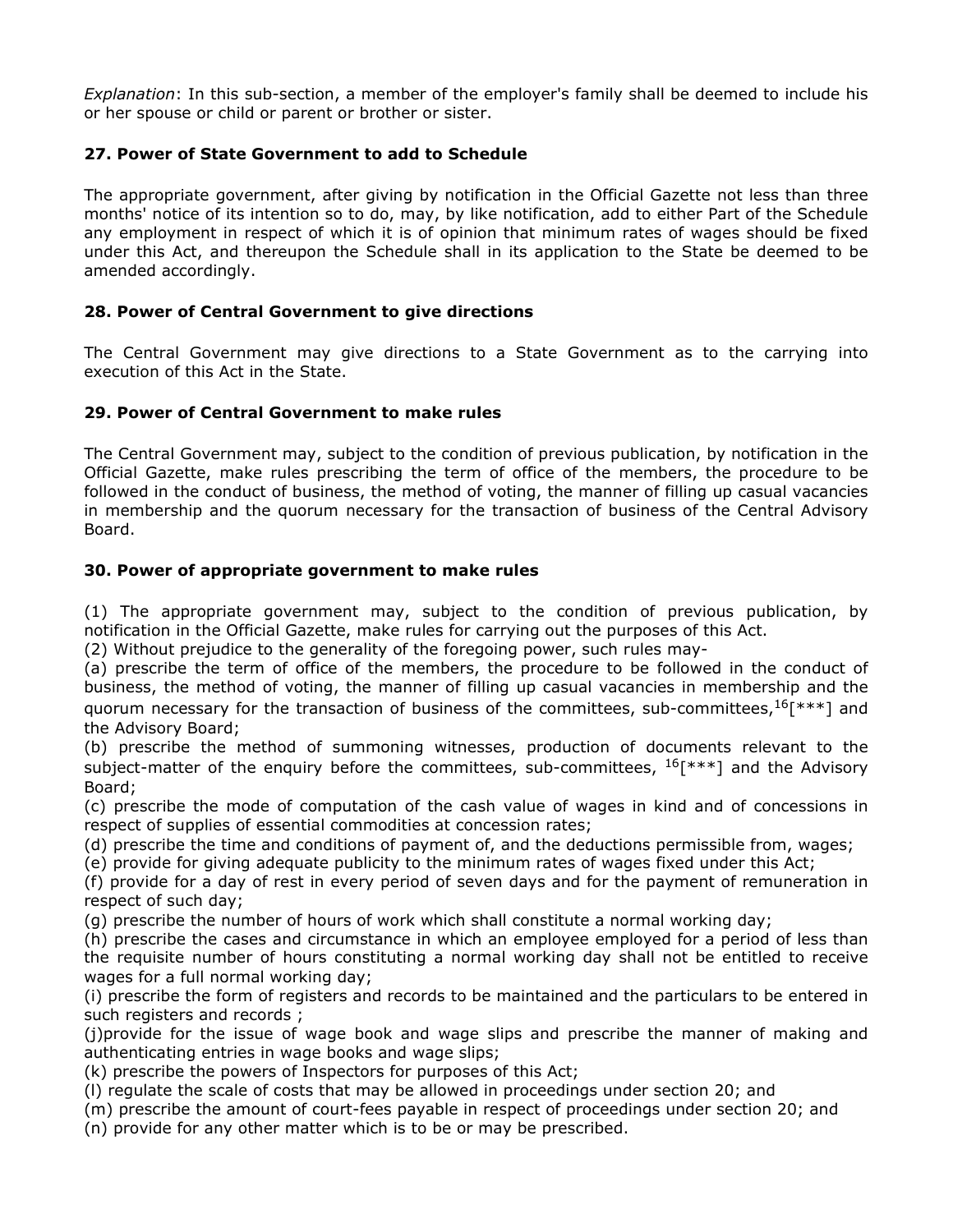# **30A. Rules made by Central Government to be laid before Parliament**

Every rule made by the Central Government under this Act shall be laid as soon as may be after it is made before each House of Parliament while it is in session for a total period of thirty days which may be comprised in one session or in two successive sessions, and if, before the expiry of the session in which it is so laid or the session immediately following, both Houses agree in making any modification in the rule or both Houses agree that the rule should not be made, the rule shall thereafter have effect only in such modified form or be of no effect, as the case may be, so, however, that any such modification or annulment shall be without prejudice to the validity of anything previously done under that rule.]

### **31. Validation of fixation of certain minimum rates of wages**

Where during the period-

(a) commencing on the lst day of April, 1952, and ending with the date of the commencement of the Minimum Wages (Amendment) Act, 1954 (26 of 1954); or

(b) commencing on the 31st day of December, 1954, and ending with the date of the commencement of the Minimum Wages (Amendment) Act, 1957 (30 of 1957); or

(c) commencing on the 31st day of December, 1959, and ending with the date of the commencement of the minimum Wages (Amendment) Act , 1961 (31 of 1961), minimum rates of wages have been fixed by an appropriate government as being payable to employees employed in any employment specified in the Schedule in the belief or purported belief that such rates were being fixed under clause (a) of sub-section (1) of section 3, as in force immediately before the commencement of the Minimum Wages (Amendment) Act, 1954 (26 of 1954), or the Minimum Wages (Amendment) Act, 1957 (30 of 1957), or the Minimum Wages (Amendment) Act, 1961 (31 of 1961), as the case may be, such rates shall be deemed to have been fixed in accordance with law and shall not be called in question in any court on the ground merely that the relevant date specified for the purpose in that clause had expired at the time the rates were fixed :

PROVIDED that nothing contained in this section shall extend, or be construed to extend, to affect any person with any punishment or penalty whatsoever by reason of the payment by him by way of wages to any of his employees during any period specified in this section of an amount which is less than the minimum rates of wages referred to in this section or by reason of non-compliance during the period aforesaid with any order or the rule issued under section 13.]

#### **THE SCHEDULE**

*[See section 2(g) and 27]*

#### **PART I**

(1) Employment in any woollen carpet making or shawl weaving establishment.

- (2) Employment in any rice mill, flour mill or dal mill.
- (3) Employment in any tobacco (including bidi making) manufactory.
- (4) Employment in any plantation, that is to say, any estate which is maintained for the purpose of growing cinchona, rubber, tea or coffee.
- (5) Employment in any oil mill.
- (6) Employment under any local authority.
- $24$ [(7) Employment on the construction or maintenance of roads or in building operations.]
- (8) Employment in stone breaking or stone crushing.
- (9) Employment in any lac manufactory.
- (10) Employment in any mica works.
- (11) Employment in public motor transport.
- 12) Employment in tanneries and leather manufactory.
- $25$ [Employment in gypsum mines.
- Employment in barytes mines.
- Employment in bauxite mines.]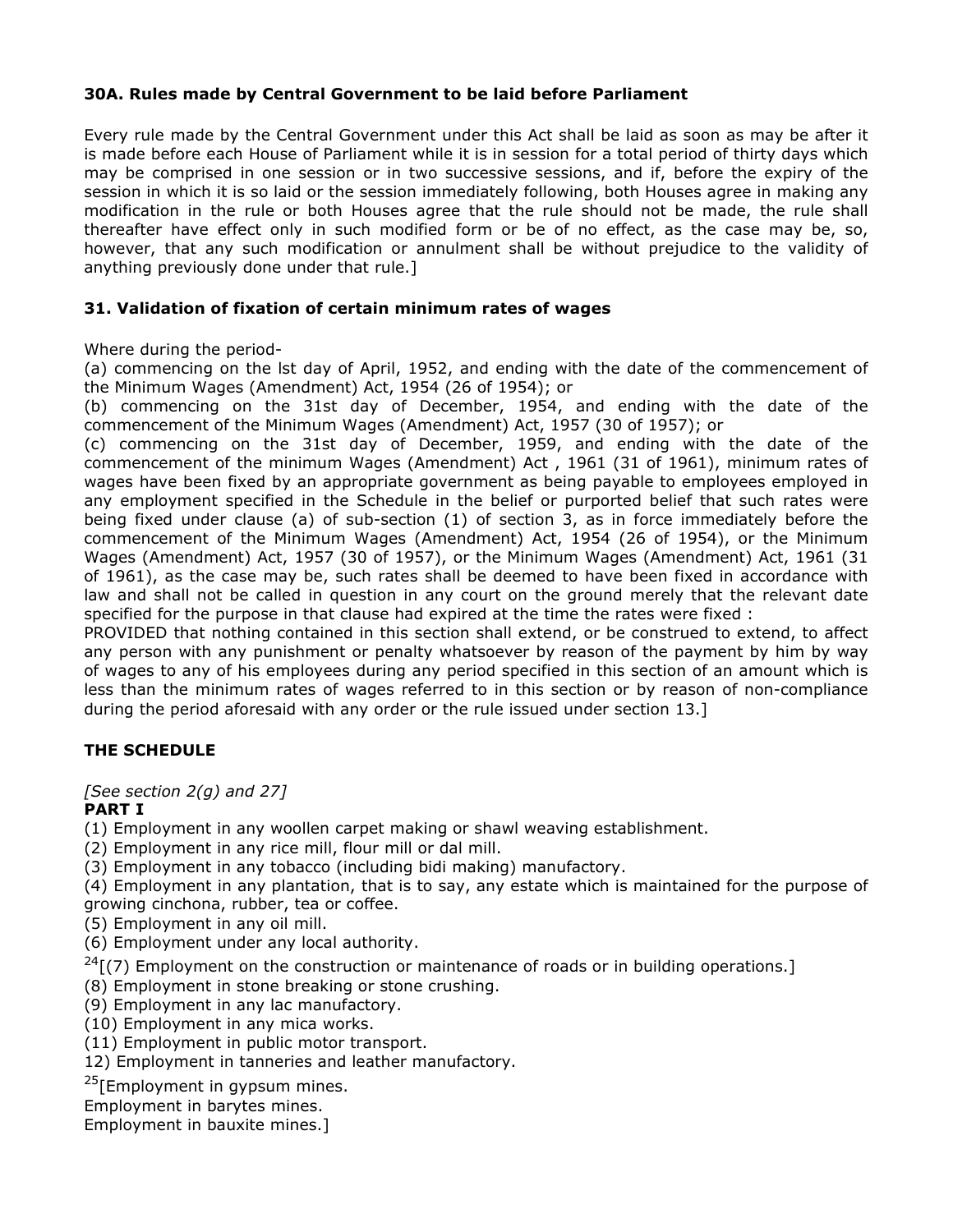<sup>26</sup>[Employment in manganese mines.]

 $27$ [Employment in the maintenance of buildings and employment in the construction and maintenance of [runways]

<sup>28</sup>[Employment in china clay mines.

[Employment in kyanite mines.]

 $29$ [Employment in copper mines.]

 $30$ [Employment in clay mines.]

 $31$ [Employment in magnesite mines covered under the Mines Act, 1952]

 $32$ [Employment in white clay mines.]

 $33$ [Employment in stone mines.]

 $34$ [Employment in steatite (including mines producing soapstone & tale)]

 $35$ [Employment in ochre mines.]

<sup>36</sup>[Employment in asbestos mines.]

 $37$ [Employment in fire clay mines.]

38[Employment in chromite mines.]

<sup>39</sup>[Employment in quartizite mines.

Employment in quartz mines.

[Employment in silica mines.]

40<sup>[Employment in graphite mines.</sup>

<sup>41</sup>[Employment in felspar mines.]

42<sup>[Employment in laterite mines.]</sup>

43<sup>[Employment in dolomite mines.]</sup>

[Employment in red oxide mines.]

 $44$ [Employment in wolfram mines.]

<sup>45</sup>[Employment in iron-ore mines.]

46<sup>[Employment in granite mines.]</sup>

 $47$ [Employment in rock phosphate mines.]

48<sup>[Employment in haemetite mines.]</sup>

49<sup>[Employment in loading and unloading in railways, goods sheds.</sup>

[Employment in docks and ports.]

 $50$ [Employment in ashpit cleaning on railways.]

 $51$ [Employment in marble and calcite mines.]

 $52$ [Employment in uranium mines.]

 $53$ [Employment in mica mines.]

 $54$ [Employment in lignite mines;

Employment in gravel mines.

Employment in state mines.

Employment in laying of underground cables, electric lines, water supply lines and sewerage pipe line.]

# **PART II**

(1) Employment in agriculture, that is to say, in any form of farming, including the cultivation and tillage of the soil, dairy farming, the production, cultivation, growing and harvesting of any agricultural or horticultural commodity, the raising of live-stock, bees or poultry, and any practice performed by a farmer or on a farm as incidental to or in conjunction with farm operations (including any forestry or timbering operations and the preparation for market and delivery to storage or to market or to carriage for transportation to market of farm produce).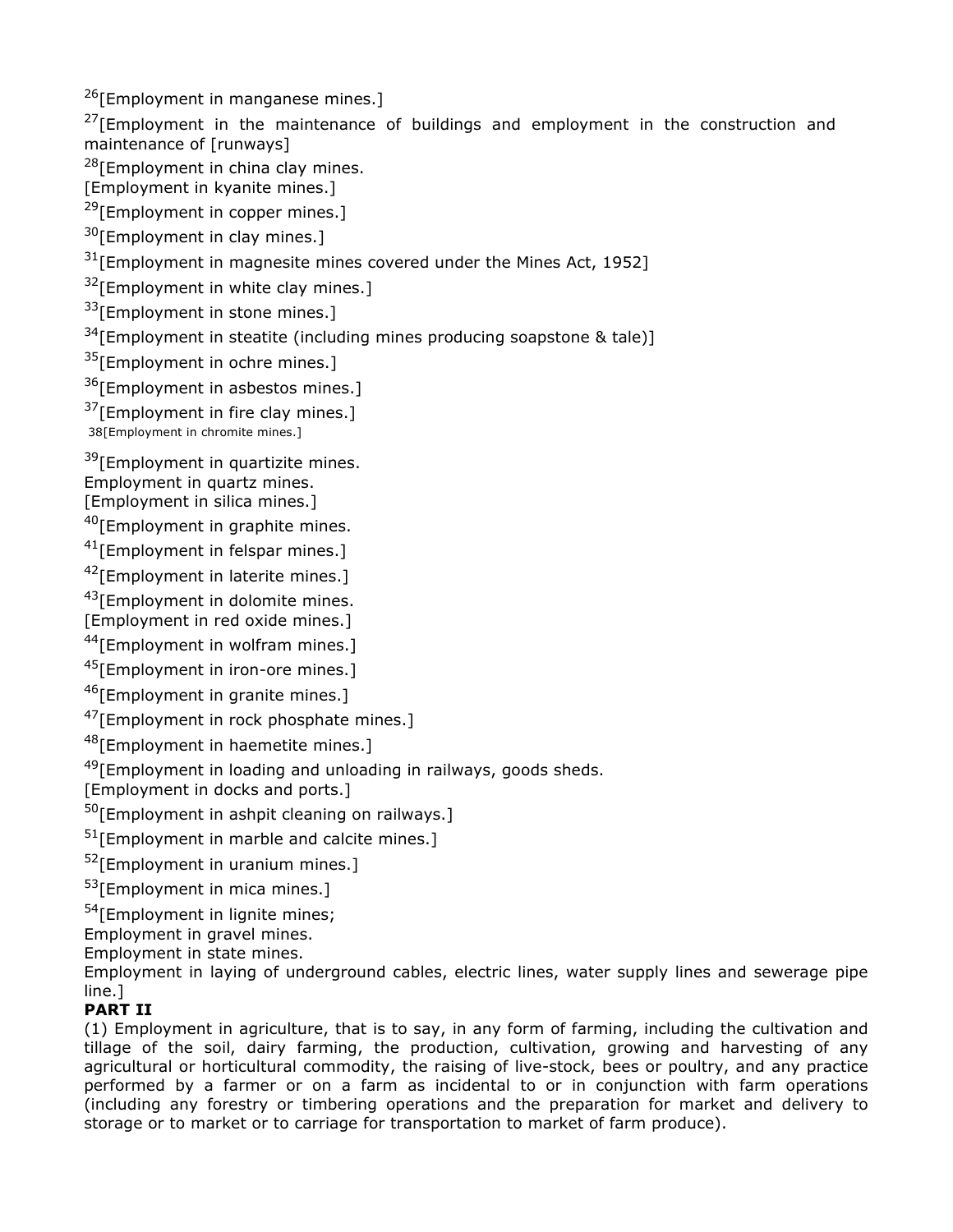#### **Foot Notes**

1 The words "except the State of Jammu and Kashmir" omitted by Act No. 51 of 1970, w.e.f. 1st. September, 1971.

2 Substituted by Act No. 61 of 1986, w.e.f. 23rd. December, 1986.

3 Substituted for the words "Central Government or a railway administration" by Act No. 30 of 1957, w.e.f. 17th. September, 1957.

4 Substituted for the words "an Act of the Central Legislature" by the A.O. 1950.

5 Inserted by Act No. 61 of 1986, w.e.f. 23rd. December, 1986.

6 Substituted for the words, brackets and figures "clause (e) of sub-s. (1) of s. 9 of Factories Act,

1934 (25 of 1934)" by Act No. 26 of 1954.

7 Inserted by Act No.30 of 1957.

8 Substituted by the A.O. 1950, for the word "Crown".

9 Substituted by Act No.26 of 1954.

10 Substituted by Act No.31 of 1961.

11 Omitted by Act No.31 of 1961.

12 Substituted by Act No.31 of 1961.

13 Inserted by Act No.31 of 1961.

14 Substituted by Act No.30 of 1957.

15 Substituted for the words "committees, sub-committees, advisory committees and advisory sub-committees appointed under sections 5 and 6" by Act No.30 of 1957.

16 The words "advisory committee, advisory sub-committees" omitted by Act No.30 of 1957.

17 The words and figures "or section 10" omitted by Act No.30 of 1957.

18 Section 13 re-numbered as sub-section (1) thereof by Act No.30 of 1957.

19 Added by Act No.30 of 1957.

20 Substituted by Act No.26 of 1954, for the words, brackets and figures "s. 47 of the Factories Act, 1934 (25 of 1934)".

21 Substituted for the words "any Commissioner for Workmen's Compensation or" by Act No.30 of 1957.

22 Substituted by Act No.30 of 1957, for the words "A single application".

23 Inserted by Act No.26 of 1954.

24 Substituted by Act No.30 of 1957.

25 Inserted by Notification No S.O. 3760, dated 4th. December, 1962.

26 Inserted by Notification No. S.O. 4030, dated 30th. October, 1967.

27 Inserted by Notification No. S.O. 1987, dated 30th. May, 1968.

28 Inserted by Notification No. S.O. 586, dated 5th. February, 1970.

29 Inserted by Notification No. S.O. 795, dated 13th. February, 1970.

30 Inserted by Notification No. S.O. 796, dated 18th. February, 1970.

31 Inserted by Notification No. S.O. 2357, dated 1st. July, 1970.

32 Inserted by Notification No. S.O. 3896, dated 3rd. September, 1971.

33 Inserted by Notification No. S.O. 3898, dated 15th. September, 1971.

34 Inserted by Notification No. S.O. 2972, dated 1st. July, 1972.

35 Inserted by Notification No. S.O. 2973, dated 1st. July, 1972.

36 Inserted by Notification No. S.O. 2974, dated 6th. July, 1972.

37 Inserted by Notification No. S.O. 1587, dated 24th. May, 1973.

38 Inserted by Notification No. S.O. 2311, dated 3rd. July, 1975.

39 Inserted by Notification No. S..O. 807, dated 4th. February, 1976.

40 Inserted by Notification No. S.O. 558, dated 29th. January, 1977.

41 Inserted by Notification No. S.O. 1823, dated 14th. June, 1978.

42 Inserted by Notification No. S.O. 2945, dated 22nd. September, 1978.

43 Inserted by Notification No. S.O. 2950, dated 25th. September, 1978.

44 Inserted by Notification No. S.O. 3671, dated 7th. December, 1978.

45 Inserted by Notification No. S.O. 1757, dated 16th. June, 1980.

46 Inserted by Notification No. S.O. 2473, dated 28th. September, 1980.

47 Inserted by Notification No. S.O. 1824, dated 22rd. March, 1983.

48 Inserted by Notification No. S.O. 1957, dated 11th. April, 1983.